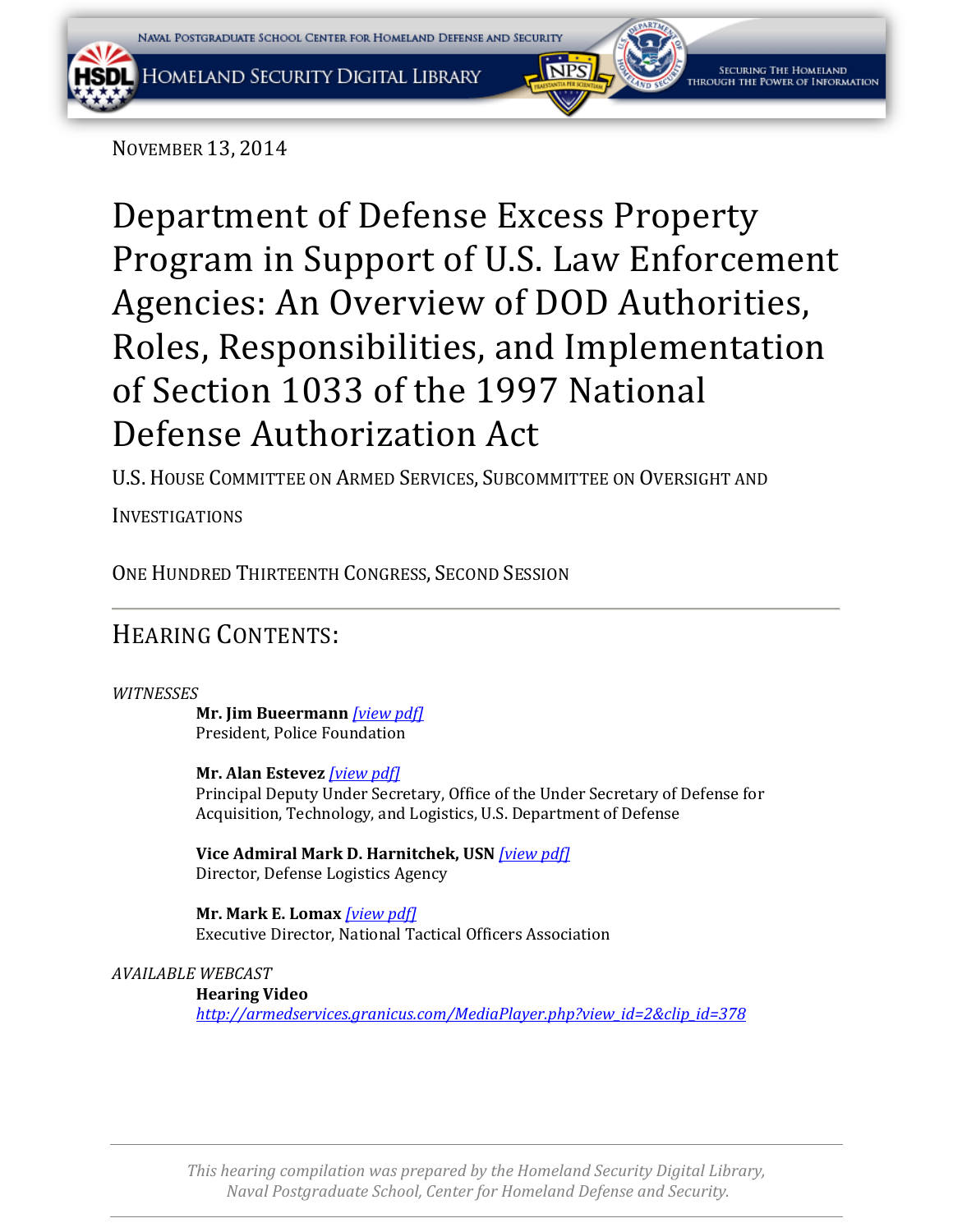## *COMPILED FROM:*

*[http://armedservices.house.gov/index.cfm/2014/11/the-department-of-defense-excess](http://armedservices.house.gov/index.cfm/2014/11/the-department-of-defense-excess-property-program-in-support-of-u-s-law-enforcement-agencies-an-overview-of-dod-authorities-roles-responsibilities-and-implementation-of-section-1033-of-the-1997-national-defense-authorization-act)[property-program-in-support-of-u-s-law-enforcement-agencies-an-overview-of-dod](http://armedservices.house.gov/index.cfm/2014/11/the-department-of-defense-excess-property-program-in-support-of-u-s-law-enforcement-agencies-an-overview-of-dod-authorities-roles-responsibilities-and-implementation-of-section-1033-of-the-1997-national-defense-authorization-act)[authorities-roles-responsibilities-and-implementation-of-section-1033-of-the-1997](http://armedservices.house.gov/index.cfm/2014/11/the-department-of-defense-excess-property-program-in-support-of-u-s-law-enforcement-agencies-an-overview-of-dod-authorities-roles-responsibilities-and-implementation-of-section-1033-of-the-1997-national-defense-authorization-act) [national-defense-authorization-act](http://armedservices.house.gov/index.cfm/2014/11/the-department-of-defense-excess-property-program-in-support-of-u-s-law-enforcement-agencies-an-overview-of-dod-authorities-roles-responsibilities-and-implementation-of-section-1033-of-the-1997-national-defense-authorization-act)*

*\* Please note: Any external links included in this compilation were functional at its creation but are not maintained thereafter.*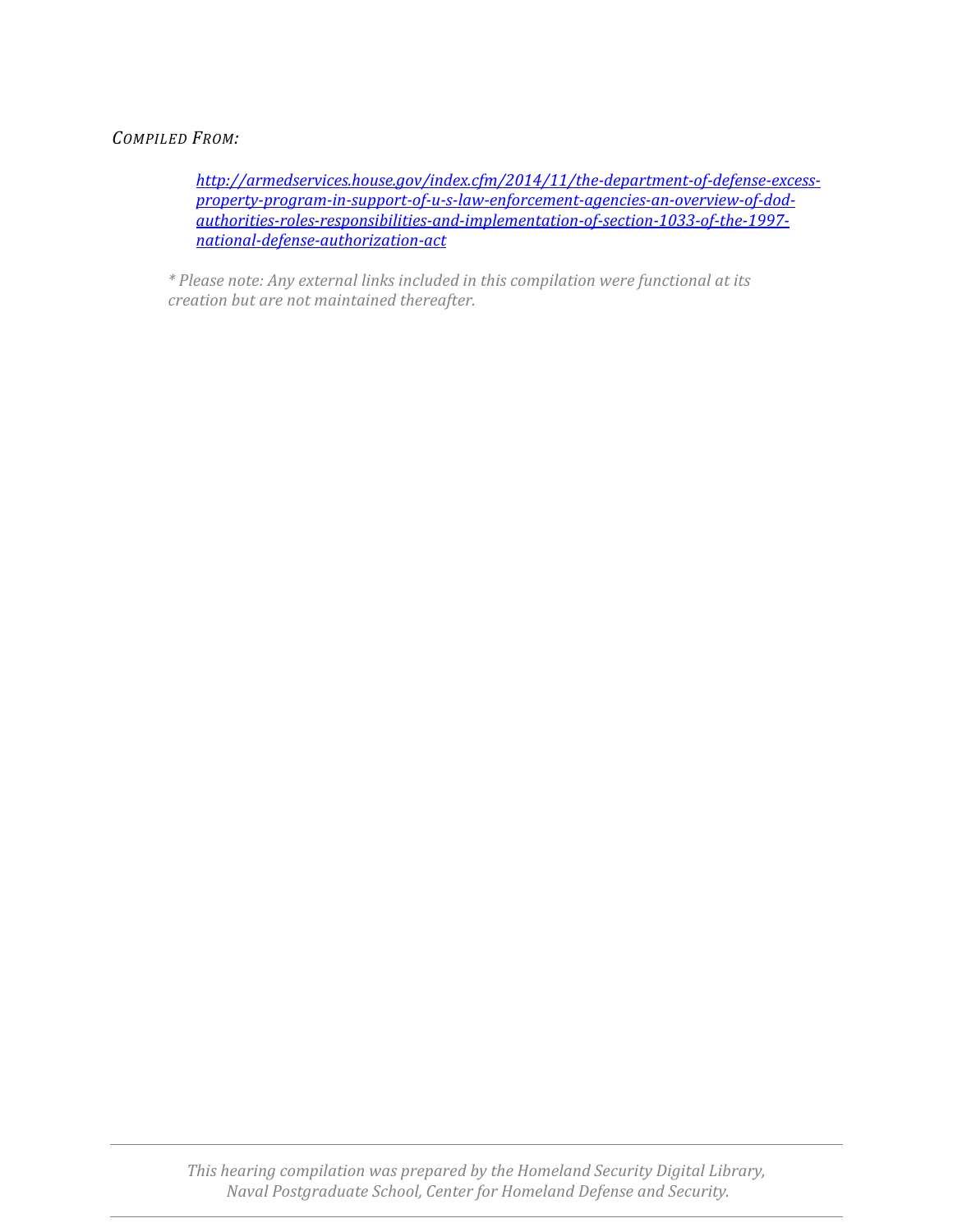<span id="page-2-0"></span>

Testimony of Chief Jim Bueermann (Ret.), Redlands, CA President, Police Foundation, Washington, D.C.

Committee on Armed Services Subcommittee on Oversight and Investigations U.S. House of Representatives

Hearing on "The Department of Defense Excess Property Program In Support of U.S. Law Enforcement Agencies: An Overview of DOD Authorities, Roles, Responsibilities and Implementation of Section 1033 of the 1997 National Defense Authorization Act"

Thursday, November 13, 2014

Mr. Chairman, Ranking Member Tsongas and distinguished members of the Subcommittee, thank you for this opportunity to appear before you to discuss the very important topic of the Department of Defense's Section 1033 program that provides surplus equipment to our civilian police forces.

## **Introduction**

My name is Jim Bueermann and I am the president of the Police Foundation and the former Chief of Police for the City of Redlands, California. The Police Foundation, established in 1970 by the Ford Foundation, is America's oldest non-membership, non-partisan police research organization. Our mission is to advance democratic policing through innovation and science. We conduct rigorous scientific research, provide technical assistance and conduct critical incident reviews that help the police across the country become more effective.

Determined to address the challenges of policing in an ever-changing world, the Police Foundation did much of the research that led to a questioning of the traditional model of professional law enforcement and toward a new view of policing – one emphasizing a community orientation – that is widely embraced today. Seminal foundation research on issues such as police patrol practices, women in policing, use of force by police, and the police response to domestic violence has transformed policing in profound ways. The foundation has been committed to disseminating science and evidence-based practices to the field as a means of advancing democratic policing. My testimony reflects these principles.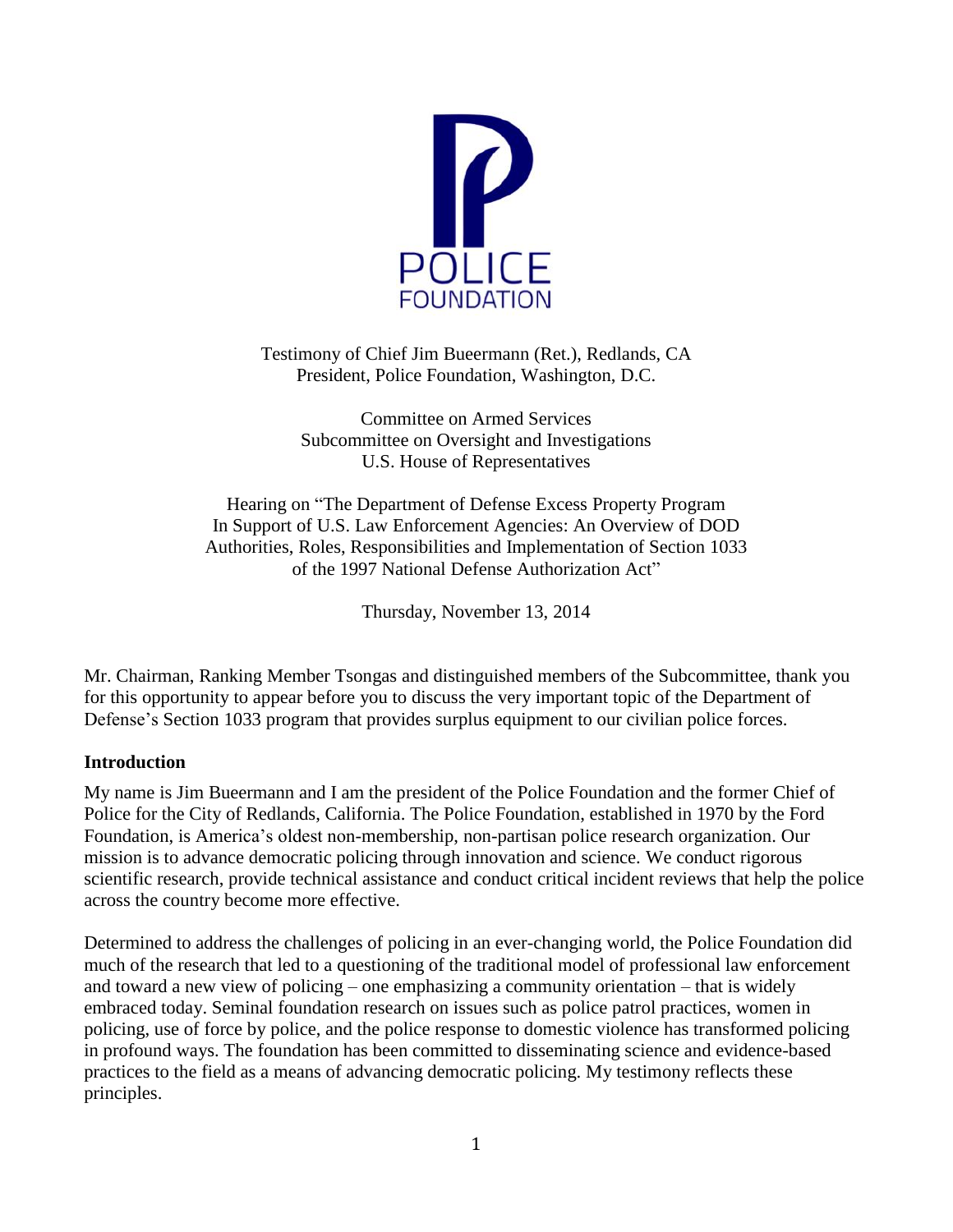Prior to my work with the Foundation I served for a year as an Executive Fellow at the U.S. Department of Justice's National Institute of Justice where I worked to translate scientific evidence for police practitioners. Prior to that, I was a police officer in Redlands, California for 33 years – the last 13 years serving as the Chief of Police and Director of Housing, Recreation and Senior Services. I retired from the department in 2011. I have extensive experience and expertise in community policing. During my tenure as police chief, for example, the Redlands Police Department incorporated Redlands' recreation, housing and senior programs as part of its evidence based community policing and problem solving strategy that focused on risk and protective factors. In 2000, this policy was judged one of the 25 most innovative governmental programs in America by the "Innovations in American Government" program sponsored by Harvard's Kennedy School and the Ford Foundation.

## **The 1033 Program and Tactical Equipment for Law Enforcement**

Like many Americans, I have been closely following the events in Ferguson, Missouri. Among the many aspects of the national discussion of Ferguson includes the "militarization" of this country's police forces. One focal point of this discussion has been the Department of Defense's "Section 1033 Program" that transfers surplus military equipment to local police departments, and I applaud this committee for holding today's hearing as part of its ongoing oversight efforts of this program.

I believe most community policing experts will agree that the equipment itself is not as problematic as the context and situation in which it is used. In fact, the 1033 Program and other federal programs provide valuable equipment to law enforcement nationwide – but they need to be closely examined to ensure appropriate surplus equipment is transferred in a thoughtful manner with adequate guidelines in place.

Few people would argue that the police need the means to keep themselves safe and apprehend or stop heavily armed and violent bank robbers, for example; most would not object to a police SWAT team using an armored vehicle to stop them. In contrast, the same SWAT team, using the same armored vehicle to "control" vocal, yet peaceful protestors would be considered highly offensive. It is context not specific equipment or tactics – that is one of the most important variables in determining whether the use of military-style equipment in policing is appropriate or not. And a law enforcement agency's transparent, accountable and collaborative relationship with its community relates to the degree to which people agree with the police position on "appropriate context."

During my career in Redlands the police department used the Department of Defense's 1033 Program to acquire surplus equipment. This included several M16 rifles for the department's SWAT Team, pick-up trucks, utility vehicles, desks, tables and filing cabinets for our community policing stations and miscellaneous office equipment used by our recreation, housing and senior services units. Since my retirement, the department has acquired a Mine Resistant Ambush Protected armored vehicle (MRAP).

The 1033 Program ensures that our taxpayers do not have to pay for these resources twice. As you review this program and consider possible changes, I urge you to consider its benefits to taxpayers and law enforcement, especially given the challenging budget environment many state and local governments are experiencing. There has been substantial positive impact on public safety and officer safety from 1033 and other programs that provide surplus equipment to law enforcement. For example: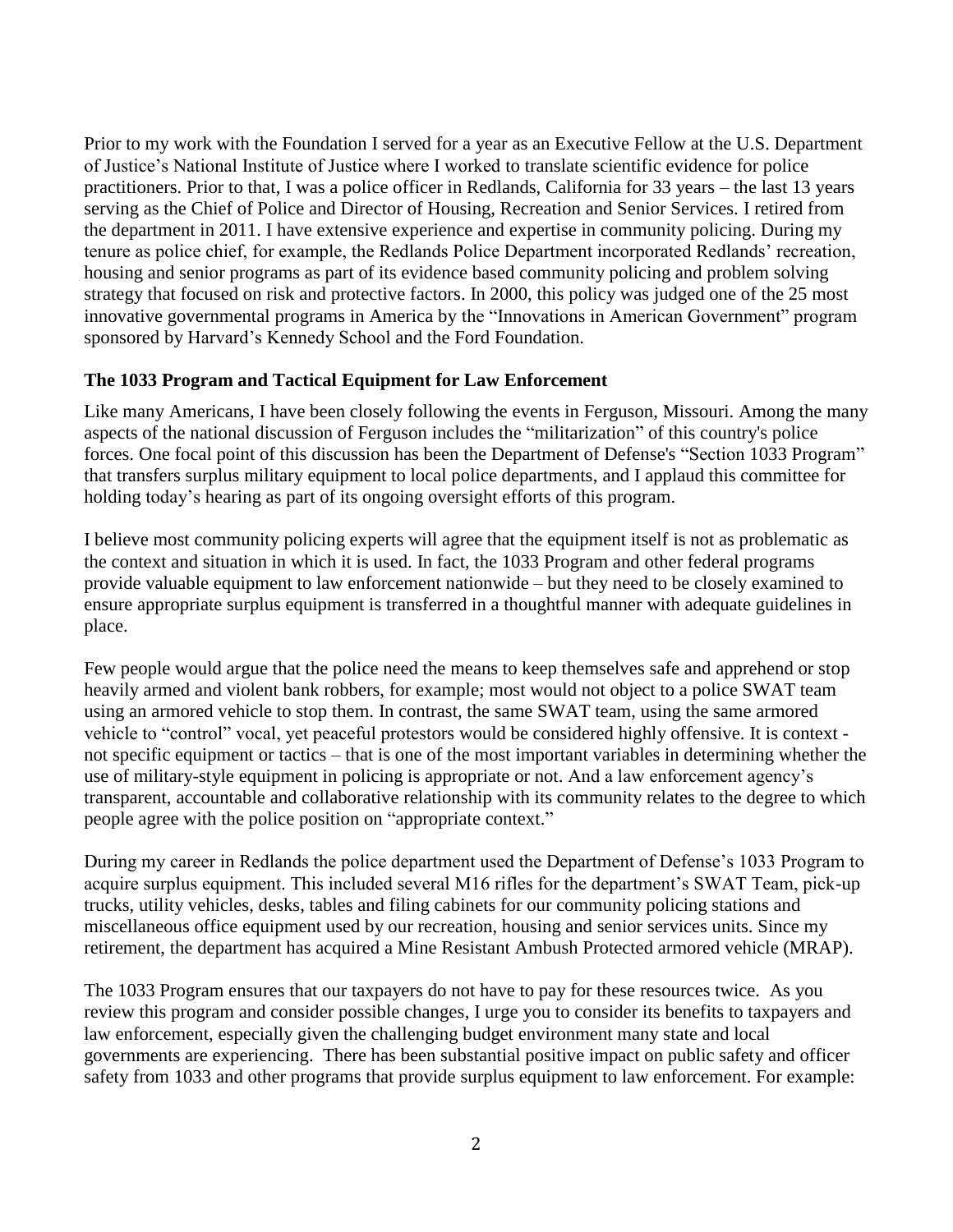- Several weeks ago, the Cook County Illinois Sheriff's Department used armored vehicles to get officers to the scene and extract six children and two adults being held hostage after a home invasion. Two officers were shot during the 20-hour standoff, but the equipment prevented further injury to law enforcement and helped with the safe recovery of the hostages.
- Armored Personnel Carriers (APCs) and MRAPs have been used to affect snow and water rescues in Brunswick, Ohio. The high axle clearances these vehicles have afford rescuers the means by which to traverse deep snow or rushing water to get to stranded victims.
- The Las Vegas, Nevada Metropolitan Police Department receives 1033 Program Surplus Property. The majority of items, 75 percent to 80 percent are aircraft parts that are used to maintain the two surplus HH-1H rescue helicopters, which are used primarily for mountain rescues of injured hikers, hoist rescues of persons trapped during the flood season, lost persons and persons requiring medical help. They are also utilized to transport searchers and K-9 Teams to remote locations when searching for missing children. In June and July of 2014 alone, the LVMPD Air Support/Search and Rescue Section utilized rescue helicopters obtained through the 1033 Program 11 times during search and rescue missions in mountainous terrain. In addition, the department used boats obtained through the 1033 Program 6 times for diving/rescue missions at Lake Mead.
- The Pasadena, California police department used 1033 helicopter equipment to completely refurbish its own helicopters which provide air support services for not only Pasadena but the entire San Gabriel Valley in Los Angeles County.

## **Recommendations for the 1033 Program**

The two primary drivers of the public perception and criticism of police "militarization" and the 1033 Program are local law enforcement's use of armored vehicles and tactical equipment/units. Based on my experience and familiarity with municipal government, community policing and the 1033 Program specifically, I proposes the following changes to the program to ensure it continues to strike a balance between the needs of the police and community interests.

I recommend that pursuant to federal legislation or regulation, every state and local police agency that desires access to surplus military armored vehicles or tactical equipment via DOD's 1033 Program should be required – as part of the application process – to provide proof to the DOD that:

1) it has received public input regarding the possible acquisition of the equipment;

2) it has obtained approval from its local governing body for the department's acquisition of the property (except in the case of elected sheriffs);

3) it has implemented a publically accessible policy governing the use of armored vehicles and tactical equipment and;

4) it makes publically available the number of times and context it utilizes the acquired armored vehicles and tactical equipment.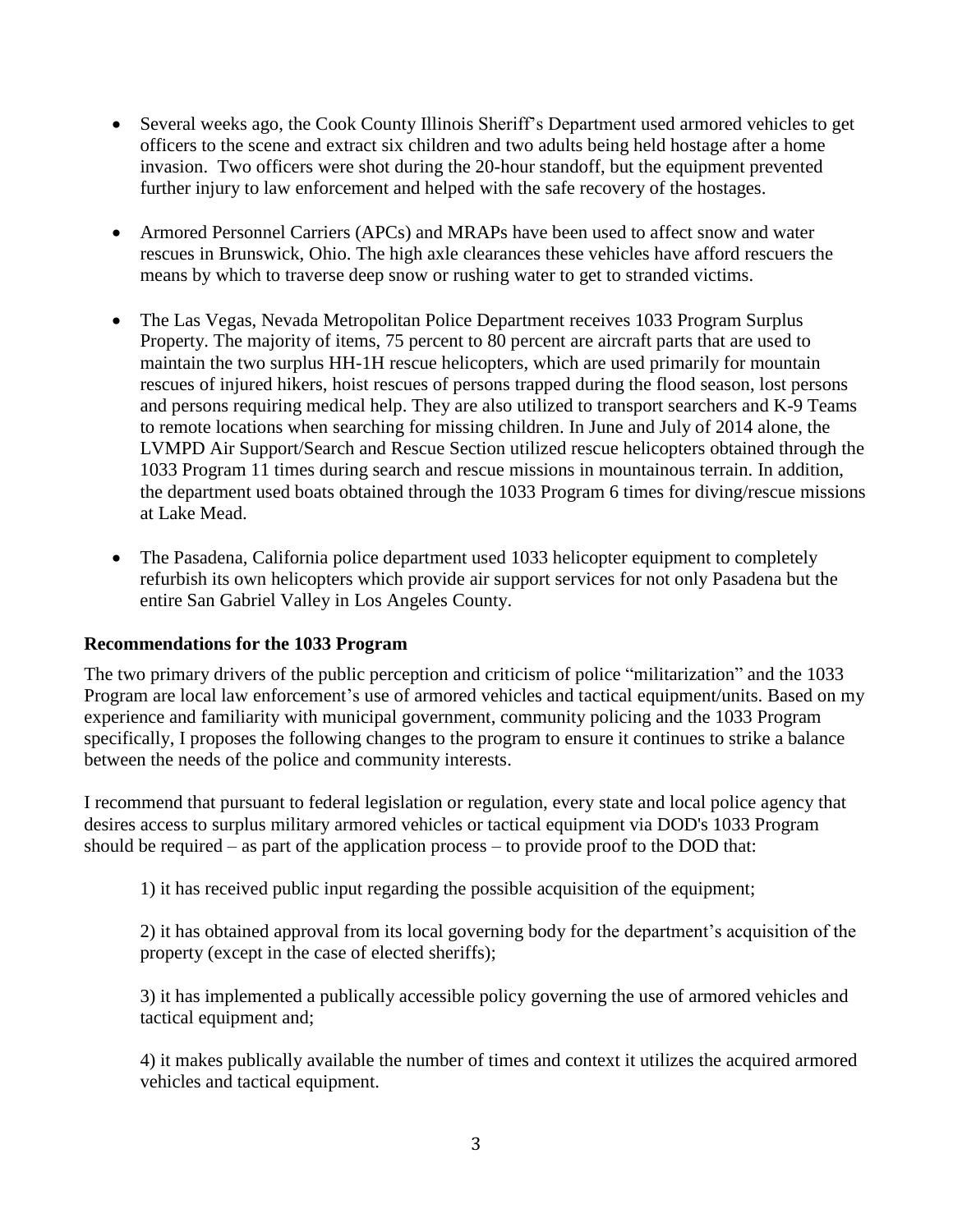This requirement can be easily fulfilled by providing:

- 1. Minutes from a public hearing on the matter proving the community had an opportunity to express its opinion on the issue (for all state, county and local police agencies);
- 2. A resolution passed by the local elected governing body's approval of the application for local law enforcement agencies (or, in the case of state law enforcement, approval from the governor);
- 3. Written policies from the law enforcement agency that clearly outline the circumstances under which the surplus armored vehicles and tactical military equipment can be used, and;
- 4. Public availability of the aforementioned policies and the number of times and context the acquiring department utilized the surplus armored vehicles and tactical equipment. Allowances could be made for anti-terrorism cases or other highly sensitive investigations with the approval of the agency executive.

Because the 1033 property is conveyed to policing agencies "free of charge," there is frequently no local requirement that the policing agency obtain approval from the local governing body in the same way they would be required under local purchasing ordinances for the same equipment if they had to purchase it. The addition of military equipment, such as armored vehicles and tactical equipment, in police departments with little use for them can create budgetary and organizational pressure to use them. Policing leaders who acquire tactical military surplus equipment that is expensive to buy or maintain can feel pressure from city, county or state administrators, or elected officials, to justify the expenditures. This can result in "normalizing" their use in "routine" circumstances and contribute to the militarization of the police.

In my opinion, the requirements I have proposed would not be overly burdensome for the police because they already have to follow a similar procedure for expensive items they currently purchase. In addition, these policies would ensure that local communities have an opportunity to voice their support or opposition to the proposed acquisition, consider the police justification for the equipment and have access to the number of times and context the tactical equipment was used. This community input and law enforcement transparency and accountability is entirely consistent with a fundamental underpinning of community policing, which urges the police to "co-produce" public safety with the community they serve.

I believe it is important that the 1033 Program be retained, albeit with new transparency, accountability and oversight guidelines incorporated. Completely eliminating this program would have substantial impact on public safety and local budgets.

The job of police is to respond to the threats that face our communities each day and protect public safety. Adequate and updated equipment is a necessity to keep both officers and our citizens safe; the equipment needs shift when the safety landscape shifts. For law enforcement agencies with highly constrained budgets, the 1033 Program may be the only means by which they can acquire armored vehicles and tactical equipment or firearms. Unfortunately, there are occasions when these are needed by our civilian police forces. For example:

• In February 1997, two gunmen heavily armed with fully automatic assault rifles robbed a bank in the North Hollywood jurisdiction of the Los Angeles Police Department (LAPD). Patrol officers interrupted the robbery and the robbers immediately began firing at them. Several officers and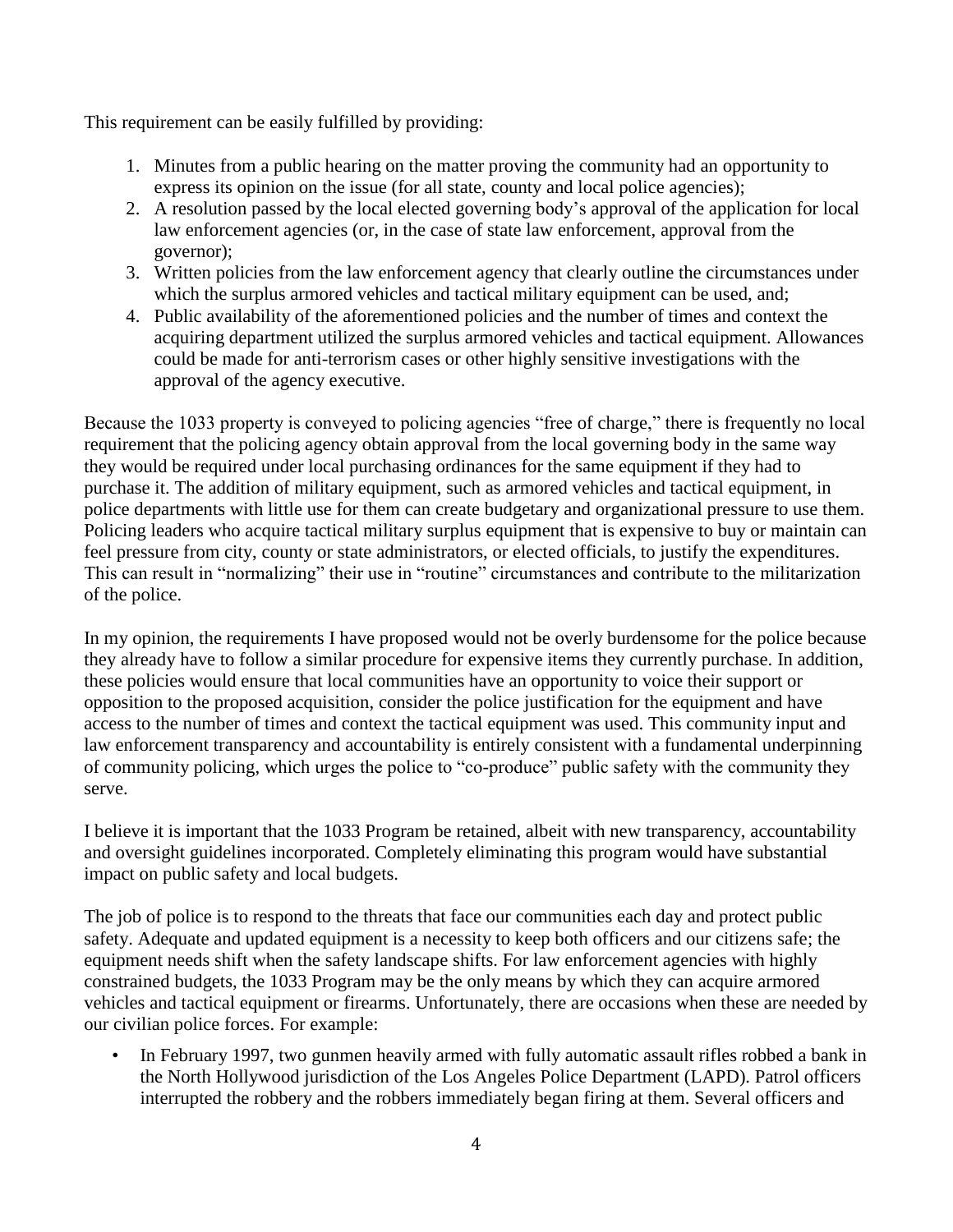civilians were wounded. The officers were outgunned as they were armed only with their handguns and shotguns. When LAPD SWAT officers arrived, armed with assault rifles, the suspects were eventually shot. During the gun battle SWAT officers commandeered an armored truck to protect them while they rescued wounded civilians and officers. After this incident, many police departments, including LAPD, began arming their patrol officers with rifles to counter heavily armed suspects.

- The Los Angeles police recently used an armored "Bearcat" tactical vehicle to protect officers as they apprehended a heavily armed suspect who was firing a high powered rifle at them and had wounded an officer.
- In West Bloomfield, Michigan a suspect barricaded himself in a residential neighborhood and engaged in significant gunfire with law enforcement and ultimately ended up killed police officer Patrick O'Rourke. During the 20-hour standoff, law enforcement used their armored vehicle to safely evacuate neighborhood residents from the area.

Even though the police may periodically use military-like equipment, most would agree that "militarizing" civilian police agencies runs contrary to the American view of democratic policing. The ability of the police to fulfill their public function is dependent on public approval of their actions and confidence in them because community members believe the police treat them in a respectful, fair and equitable manner and use force only when absolutely necessary. Law enforcement agencies across the country strive to find a balance in providing needed tactical resources to police officers while maintaining and strengthening connections to the community and their legitimacy in the eyes of the communities they serve.

## **Conclusion**

I urge the Committee to adopt the transparency and reporting changes to the 1033 Program I have outlined above, which I believe are fair and balanced.

I also urge the Committee to ensure that transfer of surplus military equipment is used to support evidence-based policing strategies and initiatives that law enforcement can use to better policing practices. This will enhance police legitimacy and leverage the taxpayer investment in public safety. It will also help the police better gauge whether they "really" need military surplus armored vehicles and tactical equipment.

Finally, I urge the Committee to support the creation of a national center for conducting critical incident reviews. This will help determine if the 1033 Program is having the kind of impact that Congress intended.

There is much truth to the adage that "those who cannot remember the past are condemned to repeat it." Just as aviation and the medical profession have mechanisms to learn from mistakes or near misses, so too should American policing have an organized way to take "lessons learned" and make them "lessons applied." And these lessons can be translated into meaningful changes in the way American policing operates and utilizes the 1033 Program. But this will only happen if there is the will to ensure that the knowledge gained from these tragedies is captured and disseminated in a manner that encourages new learning and sustainable change. One method of accomplishing this is through the use of critical incident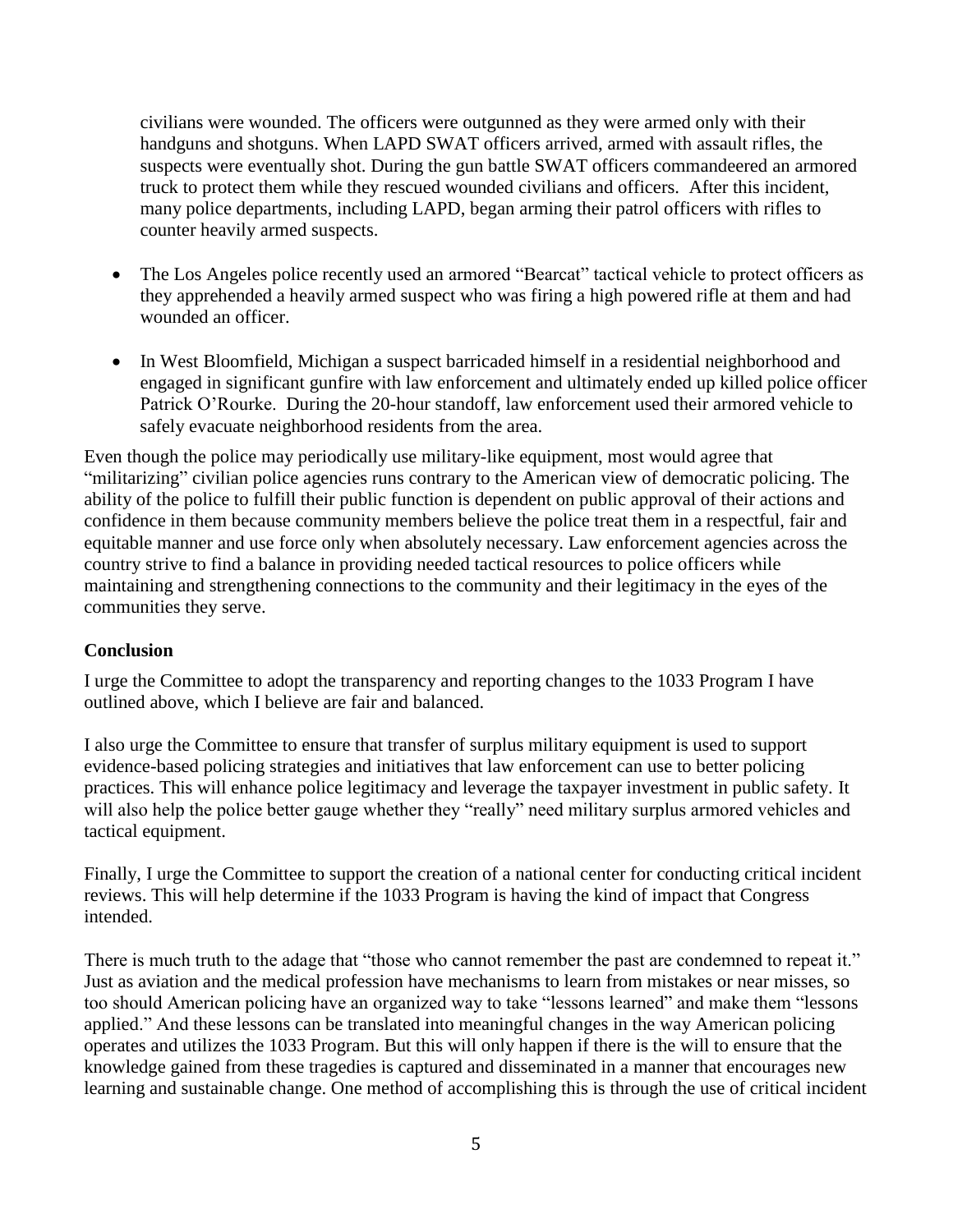reviews of the type conducted by the Police Foundation after the Southern California "Christopher Dorner Incident" in 2013 (see [www.incidentreviews.org\)](http://www.incidentreviews.org/). Critical reviews should be conducted after every policing incident in which a life is lost or substantial police use-of-force is used.

It is imperative that the Committee take a balanced view of federal efforts to assist local law enforcement in controlling crime and disorder and doing so in a democratic manner. The perceived "militarization" of the police is problematic in this country and it should be addressed. However, it is important to remember that the police have a tough, dangerous job and need adequate resources to protect their communities and themselves. But, in providing the police with these resources we must never lose sight of the basic tenets of democratic, community-oriented policing that require police transparency and accountability, public input and the co-production of public safety between the police and the communities they serve.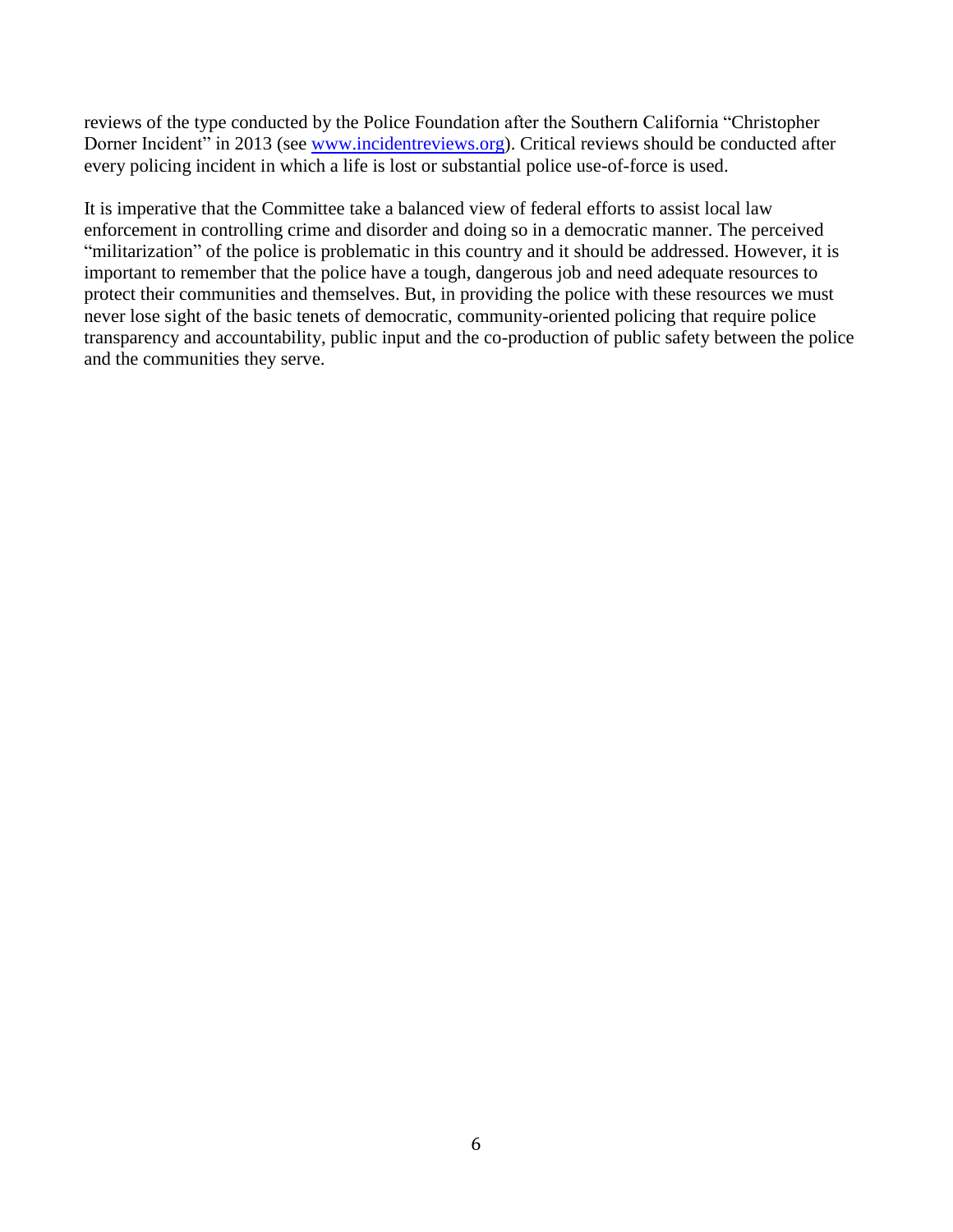## HOLD UNTIL RELEASED BY THE U.S. HOUSE OF REPRESENTATIVES

## JOINT STATEMENT OF

## MR. ALAN ESTEVEZ

## <span id="page-8-0"></span>PRINCIPAL DEPUTY UNDER SECRETARY OF DEFENSE FOR ACQUISITION, LOGISTICS AND TECHNOLOGY

AND

## VICE ADMIRAL MARK HARNITCHEK

## DIRECTOR, DEFENSE LOGISTICS AGENCY

### BEFORE THE

## HOUSE ARMED SERVICES SUBCOMMITTEE ON OVERSIGHT AND INVESTIGATIONS

ON

# OVERSIGHT OF FEDERAL PROGRAMS FOR EQUIPPING STATE AND LOCAL LAW ENFORCEMENT AGENCIES

## NOVEMBER 13, 2014

HOLD UNTIL RELEASED BY THE U.S. HOUSE OF REPRESENTATIVES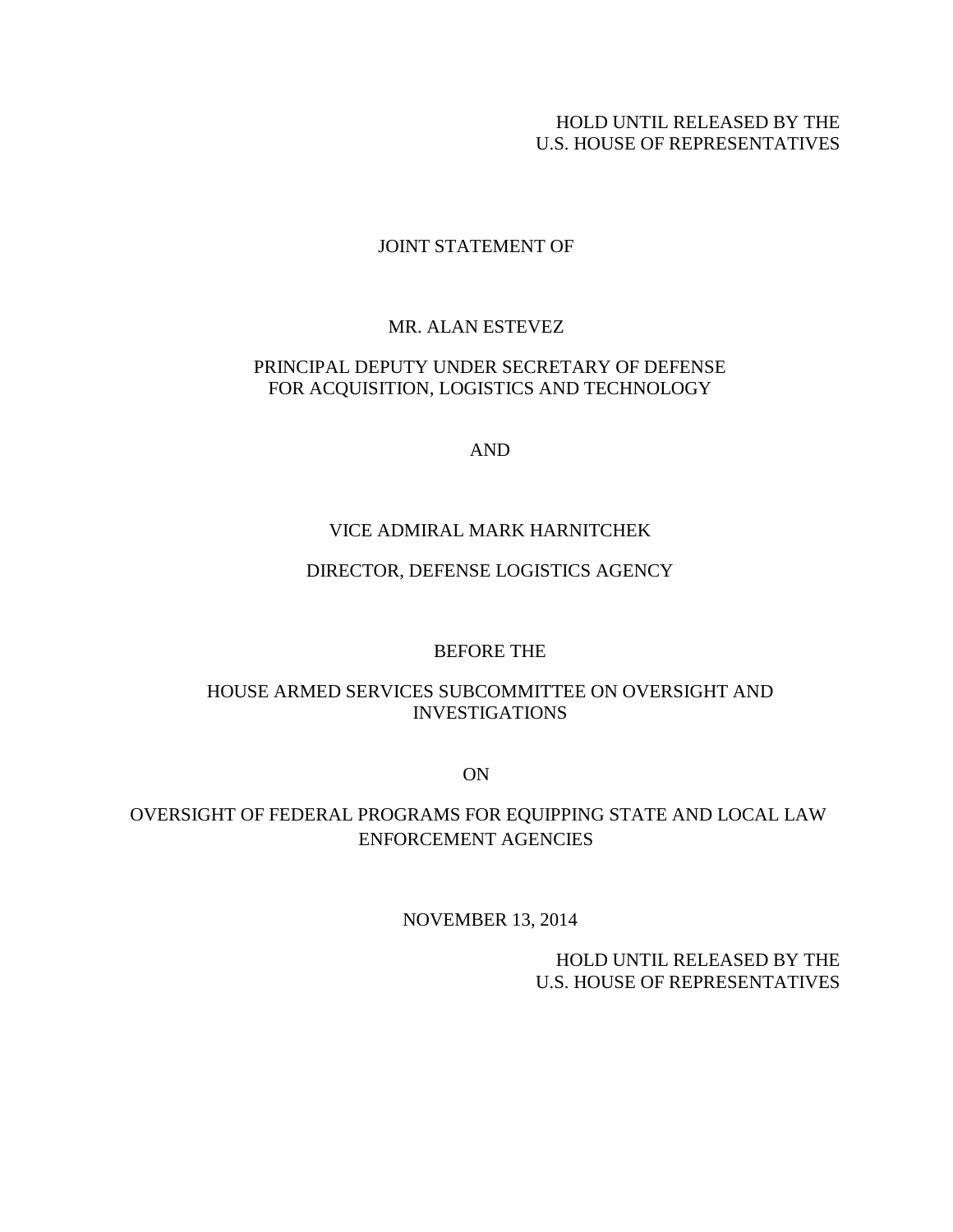Mr. Chairman, Ranking Member Tsongas, Members of the Subcommittee, thank you for the opportunity to appear before you and discuss the Department's transfer of excess military property to law enforcement agencies. I appreciate the Subcommittee's support of the Department and your continued interest in ensuring the success of our mission.

#### **Introduction**

The transfer of excess military property to law enforcement agencies is a congressionally authorized program designed to ensure good stewardship over taxpayer resources. The program to transfer excess military property to law enforcement agencies has provided property that ranges from office equipment and supplies to equipment that augments local law enforcement capabilities and enhances first responder support during natural disasters.

#### **Authorization for the Program**

The Fiscal Year 1991 National Defense Authorization Act initially authorized DoD to transfer excess property to federal and state law enforcement agencies. The program provides property that is excess to the needs of the Department of Defense for use by agencies in law enforcement, counter-drug, and counter-terrorism activities. The Fiscal Year 1997 National Defense Authorization Act reauthorized this program in Section 1033, from which it gets its common name.

Following the tragic events of 9/11, there was increased congressional emphasis on the transfer of equipment to Federal, State, and local first responders in support of homeland security.

#### **How the Program Works**

Once a DoD Component no longer has a need for a piece of equipment or property, it is turned in to the Defense Logistics Agency (DLA) for disposition, which includes reutilization, transfer, donation, or sale. If the property is no longer needed inside the Department of Defense, law enforcement agencies, under this congressionally authorized special program, are entitled to review the excess property to determine whether it would augment their ability to accomplish their mission to aid and protect the public.

A key element in both the structure and execution of the program is the State Coordinator, who is appointed by their respective State Governor. State Coordinators approve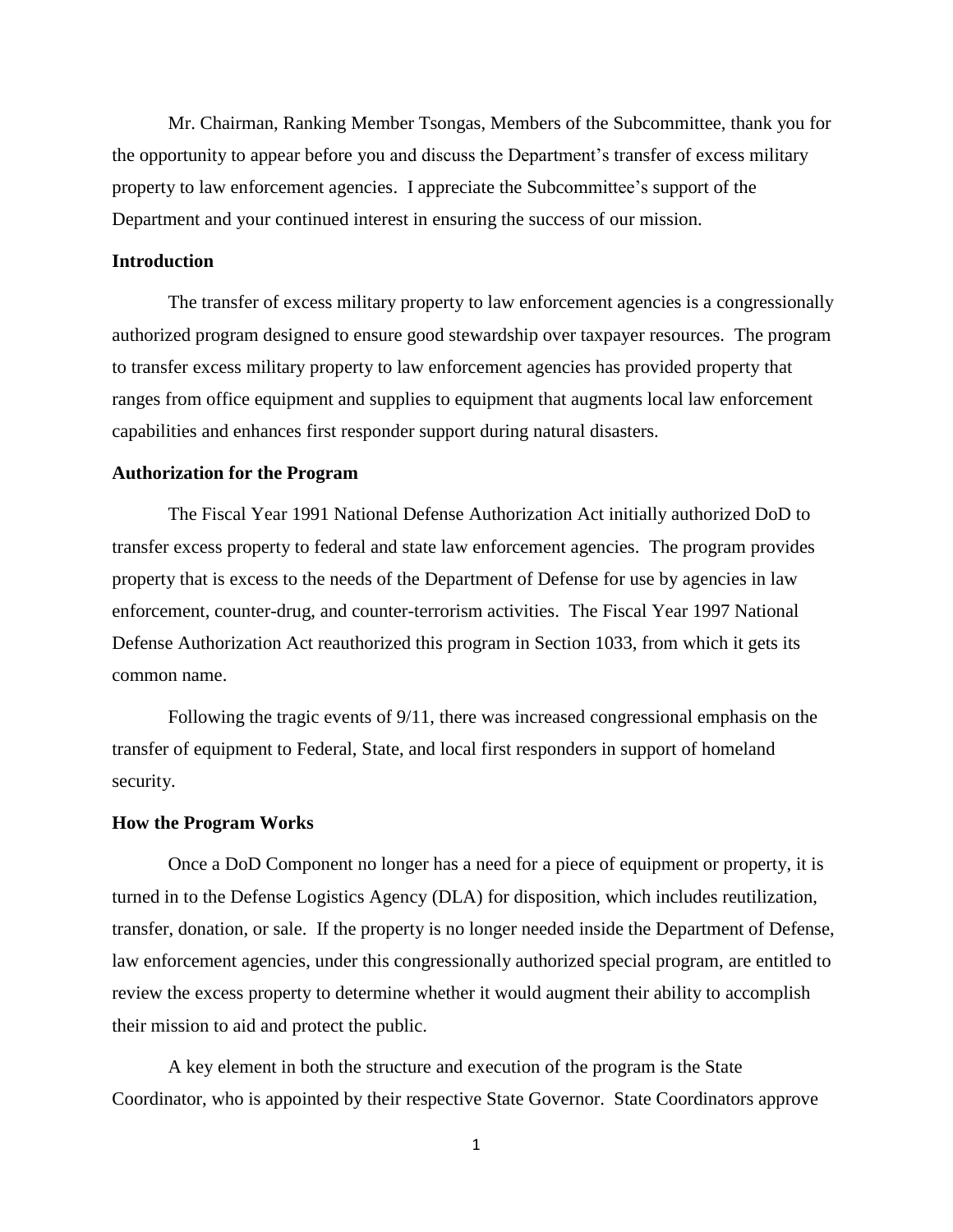law enforcement agencies within their state to participate in the program. Once approved, law enforcement agencies can review excess property that is turned in for disposal. Law enforcement agencies submit automated requests for specific property along with a description of intended use for each requested item to their State Coordinator for review. The State Coordinator screens the request and subsequently submits electronically the approved requests to DLA. DLA conducts a basic review of requests based on the size of the requesting law enforcement agency (e.g., a requesting law enforcement agency of 10 officers would not receive a transfer of 20 M-16 rifles). Approximately 25% of law enforcement agency requests are denied either by DLA or the State Coordinator based on the size of the law enforcement agency or the justification for the request, or the State Coordinator's lack of confidence in the requesting law enforcement agency. DLA notifies the respective State Coordinator of any denials of law enforcement requests. Approved requests are visible to the State Coordinator and the requesting law enforcement agency via the automated information system. For approved requests, the law enforcement agency is responsible for all transportation, maintenance, and sustainment costs, as well as training its personnel in the proper use, maintenance, and repair of excess DoD property.

#### **Types of Property Available**

Greater awareness of the program by law enforcement has resulted in an increase of property transfers in recent years. Approximately 8,000 federal and state law enforcement agencies actively participate in the program across 49 states (all but Hawaii) and three U.S. territories. More than \$5.1 billion (acquisition value) worth of property has been provided since 1990.

There are two types of excess property transferred to law enforcement agencies through this program: non-controlled and controlled property.

Overall, approximately 96% of the property provided to law enforcement agencies has been non-controlled property. This is property without military attributes, such as commercial vehicles, office furniture and supplies, generators, tents, tarps, tool kits, first aid kits, blankets, safety glasses, hand-tools, vehicle maintenance equipment, storage containers, lockers, shelving, and forklifts.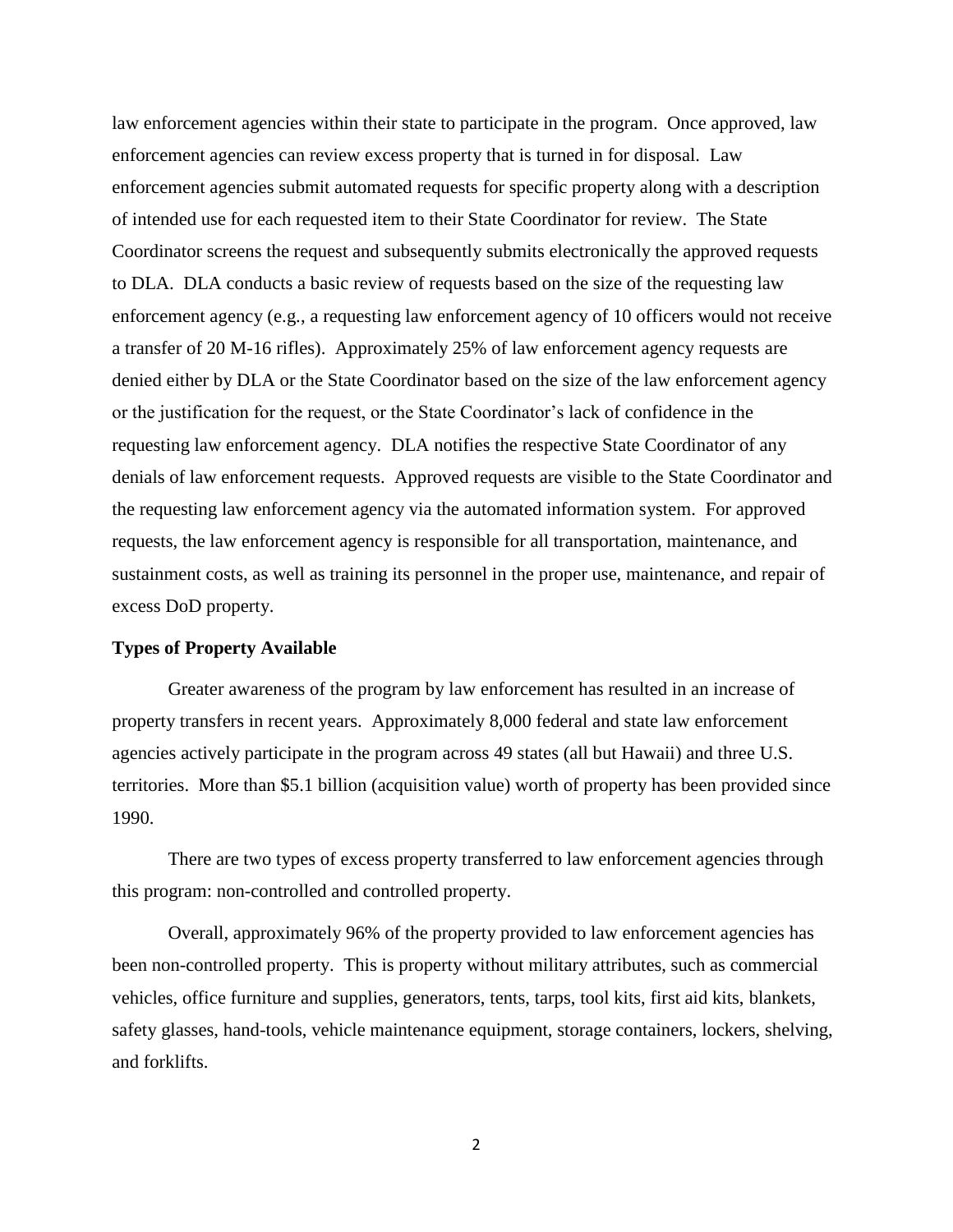Approximately 4% of the property provided has been controlled, i.e., military designed equipment on the Department of State Munitions Control List or Department of Commerce Control List, such as weapons, aircraft, watercraft, and tactical vehicles. Controlled property is loaned conditionally, and recipients must return the property to DoD for demilitarization at the end of its useful life. DLA maintains accountability over all conditionally loaned equipment and may recall this property at any time.

Certain types of property whose predominant purpose is for combat operations are restricted from transfer outside the DoD (e.g., tanks, fighter aircraft, Strykers, tracked vehicles, weapons greater than 7.62mm, grenade launchers, sniper rifles, crew-served weapons). These items are not provided to law enforcement agencies. Grenade launchers have not been issued to law enforcement agencies under this program since 1999.

Law enforcement agencies determine their need for types of equipment and how the equipment is used. The Department of Defense does not have expertise in state and local police force functions and cannot assess how equipment is used in the mission of an individual law enforcement agency. Property obtained through this program has been used extensively in both the protection of law enforcement officers and the public, as well as for first responder disaster relief support. For example, life-saving equipment obtained through this program was used by police departments in Rye, N.Y., during Hurricane Sandy in October 2012 and in southern Illinois after a tornado hit on November 18, 2013. During the height of Superstorm Sandy, Jersey Shore police drove two cargo trucks and three high mobility, multi-purpose wheeled vehicles (HMMWVs) through water too deep for commercial vehicles to save 64 people. Also during Sandy, police in New York used aircraft received through the program to fly rescue personnel and first responder supplies to remote areas. Indiana police used an excess Coast Guard watercraft in its operations to interdict a major drug trafficking ring along Lake Michigan. In Wisconsin, Green Bay police use donated computers for forensic investigations. During a 2013 flood in Louisiana, Livingston Parish police used six HMMWVs to rescue 137 people. In Texas, armored vehicles received through the program protected police officers during a standoff and shootout with a gang member.

During the 12-month period ending August 2014, law enforcement agencies received approximately 1.9 million pieces of excess equipment: 1.8 million pieces of non-controlled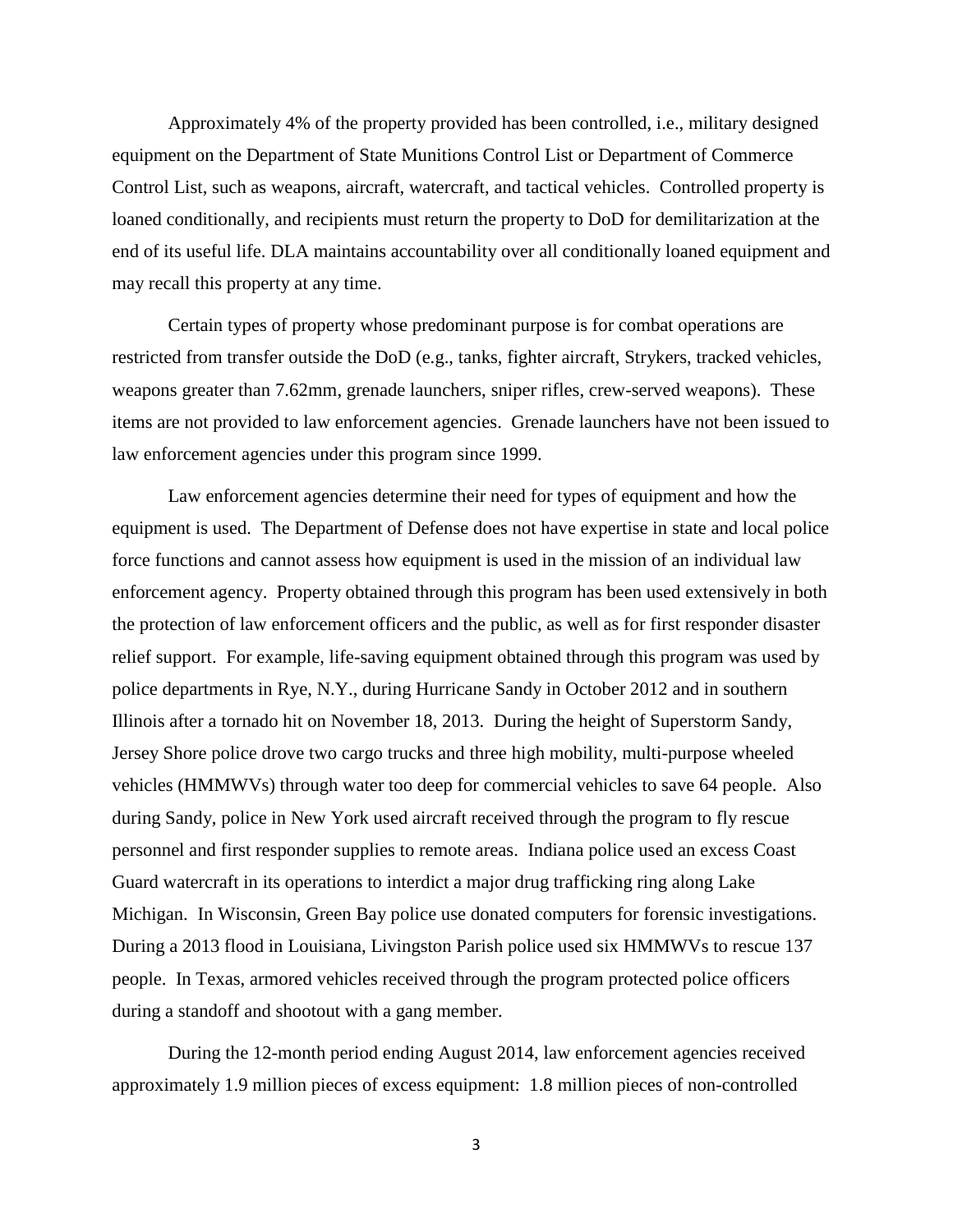property and 78,000 pieces of controlled property. The total number of pieces of controlled property currently in the possession of law enforcement agencies that have not been returned for demilitarization since the 1990s is approximately 460,000. Examples of this controlled property include: 92,442 small arms (representing 4% of items currently in possession of law enforcement agencies), 44,275 night vision devices (1.9% of items), 5,235 HMMWVs (0.2% of items), 617 mine resistant ambush protected vehicles (0.03% of items), and 616 aircraft (0.03% of items). To take one example, DLA provided to the Ferguson Police Department two HMMWVs, one generator, and one cargo trailer. Additionally, DLA provided to other St. Louis County Police Departments: 6 pistols, 12 rifles, 15 weapons sights, 1 explosive ordnance disposal robot, 3 helicopters, 7 HMMWVs, and 2 night vision devices.

#### **Program Compliance**

DLA conducts bi-annual program compliance reviews of the controlled property provided to each state. These reviews include inventory accountability and reconciliation, and spot checks on randomly selected law enforcement agencies. Non-compliant states are suspended for a minimum of 30 days, and may be terminated from the program. In Fiscal Year 2013, 21 states were temporarily suspended for inventory accountability and management control issues. In Fiscal Year 2014, six states were temporarily suspended for inventory accountability issues. Two states (North Carolina and Alabama) currently remain suspended for inventory accountability issues.

#### **Interagency Review of Federal Programs**

The Department is participating in the Administration's Interagency Review of Federal Programs for Equipping State and Local Law Enforcement Agencies to ensure that equipment provided is appropriate to their needs, while enhancing the safety of law enforcement personnel and their communities. We will increase information sharing and collaboration with departments and agencies with programs that provide equipment or funding for the purchase of equipment to State and local law enforcement agencies, alter our procedures, and propose any legislative changes we believe necessary that come as a result of that review or in response to any congressional changes.

Although the Administration's Interagency Review is not complete, the Department is pursuing the following changes to strengthen oversight of the program: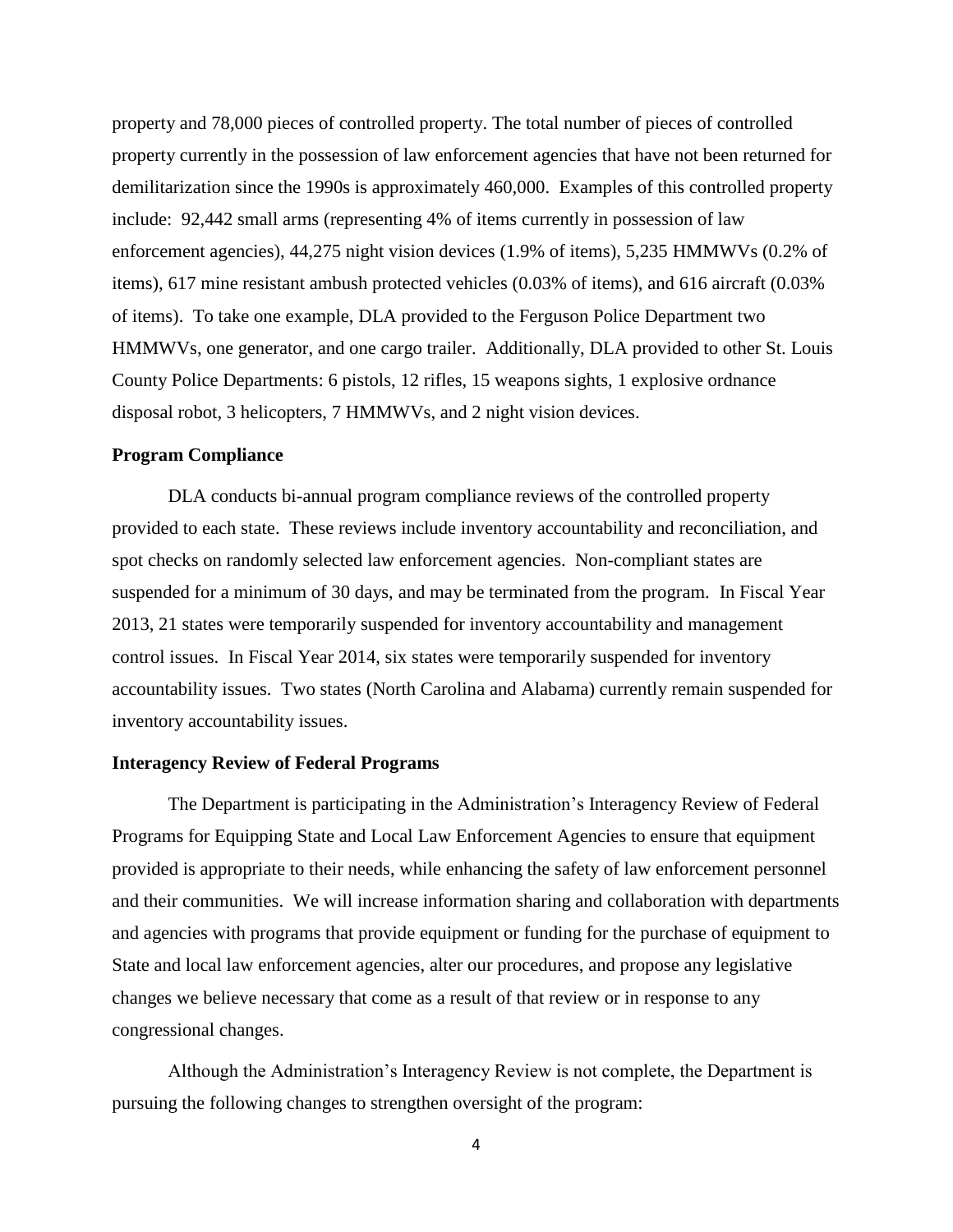The Department will increase consultation with the Department of Justice (DoJ) and Department of Homeland Security (DHS). Additionally, the Department will notify both DoJ and DHS when a law enforcement agency has been suspended or terminated from the 1033 program. This would allow DoJ and DHS to factor this information into their decision-making process with regards to grant monies provided to these law enforcement agencies. DoJ and DHS, at our invitation, participated in our annual Law Enforcement Support Office conference to review 1033 program execution and address issues. This conference is a forum for the Department and State Coordinators to review federal supply classes in order to verify and validate the classes of equipment transferred under the 1033 program.

The Department is also pursuing stronger implementation criteria with the States. We have informed State Coordinators of the Department's intent to amend the memorandum of agreement with each State Coordinator to reflect a training plan with any request by a law enforcement agency for armored vehicles or assets requiring specialized training.

#### **Conclusion**

In summary, the congressionally authorized 1033 program provides property that is excess to the needs of the Department of Defense for use by agencies in law enforcement, counter-drug, and counter-terrorism activities. It enables first responders and others to ensure the public's safety and to save lives. It is also worth noting that we are not "pushing" equipment on any police force. Local law enforcement decides what it needs and accesses our excess equipment through their respective State Coordinators. Although Congress authorizes the transfer of excess equipment to law enforcement agencies, the program does not further the Department's mission; however, the program is a good use of taxpayer dollars, and further enables first responders and law enforcement. We are ready to work with Congress in a deliberate manner to review the program's scope and mission.

Thank you again for this opportunity to discuss the Department's transfer of excess military property to law enforcement agencies. I look forward to answering your questions.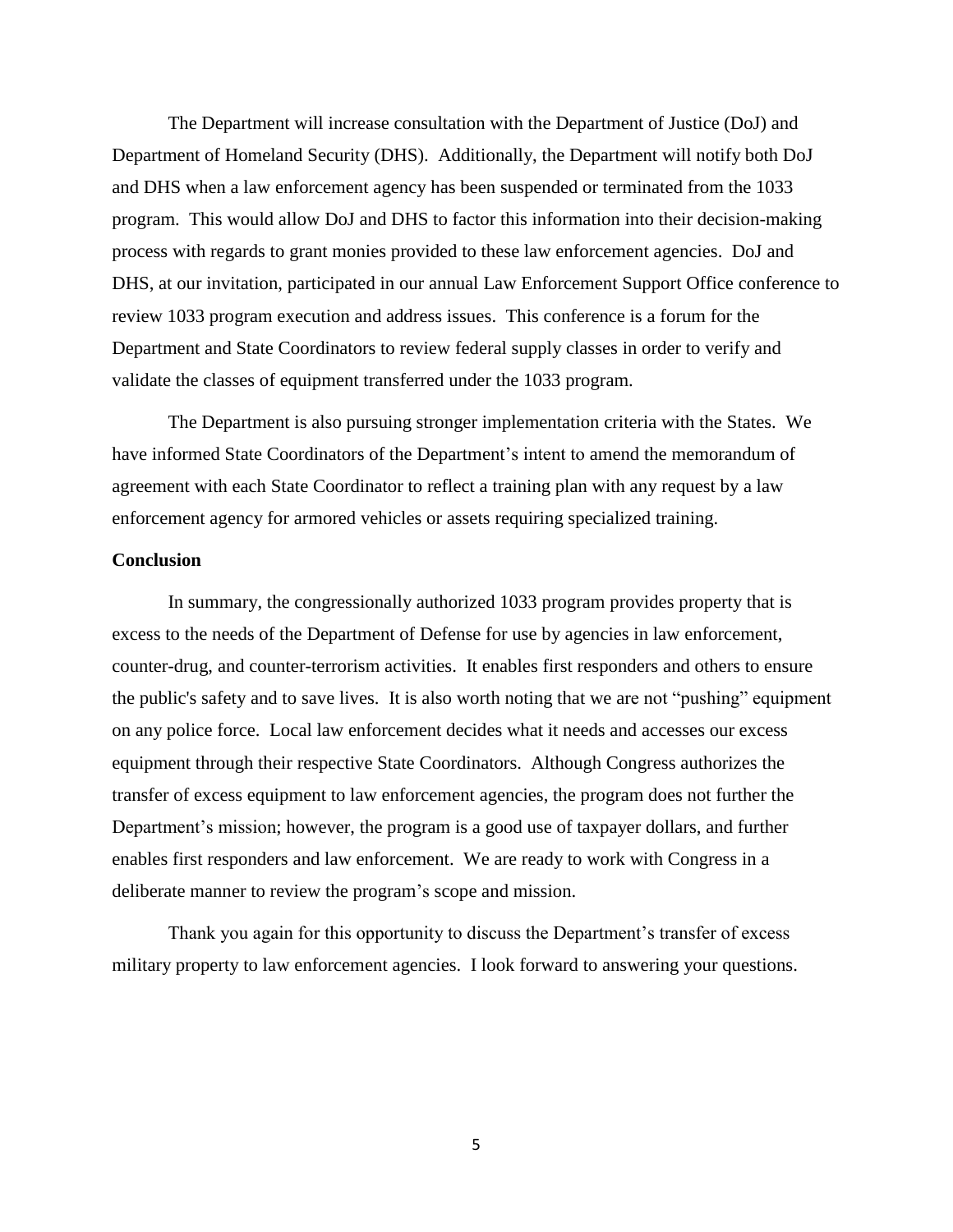# <span id="page-14-0"></span>**Written Opening Statement of Mr. Mark Lomax; Executive Director of the National Tactical Officers Association before the Subcommittee on Oversight and Investigations of the House Armed Services Committee for the hearing on "The Department of Defense Excess property Program in Support of U.S. Law Enforcement Agencies: An Overview of DOD Authorities, Roles, Responsibilities, and Implementation of Section 1033 of the 1997 National Defense Authorization Act"**

**Nov. 13, 2014** 

My name is Mark Lomax and I serve as the Executive Director of the National Tactical Officers Association and on behalf of the more than 40,000 law enforcement professionals we represent, I would like to thank Chairman Heck, Ranking Member Tsongas and the esteemed Members of this Subcommittee to have the opportunity to speak with you today.

Since its inception in 1983, the National Tactical Officers Association has served as a not-forprofit association representing law enforcement professionals in special operations assignments in local, state and federal law enforcement agencies. The mission of the NTOA is to enhance the performance and professional status of law enforcement personnel by providing a credible and proven training resource as well as a forum for the development of tactics and information exchange.

The NTOA believes that those law enforcement officers that are asked to conduct the most difficult and dangerous missions, deserve the appropriate level of training and equipment to ensure, as much as possible, their success and safety. The Department of Defense 1033 Program has supported that effort by providing much needed rescue and emergency response equipment.

The DOD 1033 program allows agencies to acquire the necessary equipment rapidly and at considerable cost savings to the local tax paying public. From developing a robust and capable homeland security system to everyday patrolling, the 1033 program has benefited law enforcement and the communities it serves.

For example, ever since the 1999 Columbine school shooting, law enforcement has recognized that minutes and even seconds count in an active shooter situation. Lives are at risk if immediate police actions do not occurred quickly and effectively. No longer can police departments wait for specialized units to respond in active shooter incidents. Therefore, many agencies across the country have also added the patrol rifle to their general issue inventory for officers. Numerous surplus rifles have been acquired by agencies through the 1033 program to supplement this effort. This is often the first line of rescue and saving lives for victims in mass casualty response by police.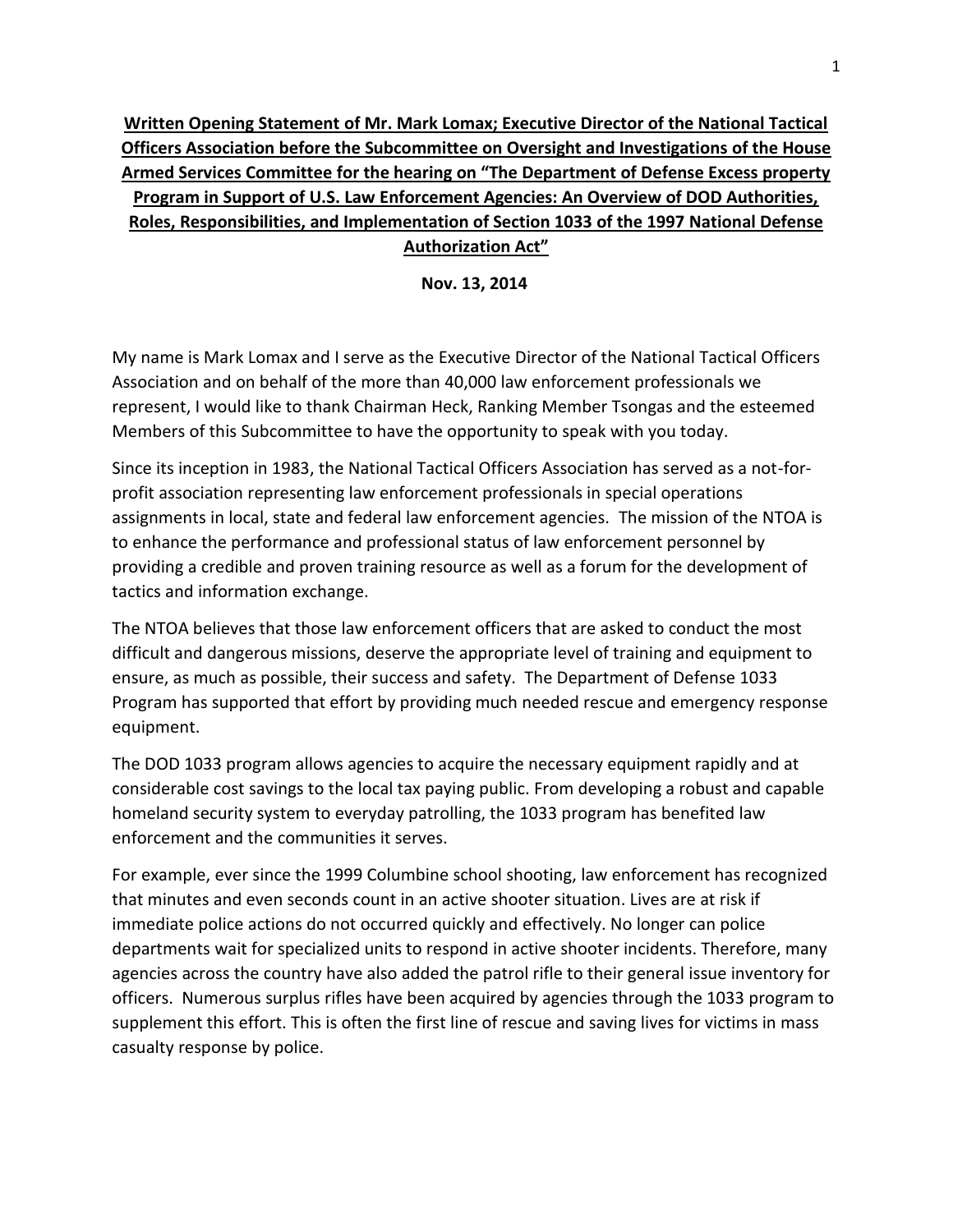Moreover, after September 11, 2001, first responder agencies across the country willingly volunteered to collaborate with their federal partners in domestic security. The 1033 Program allowed local agencies to acquire necessary equipment to build out its homeland security capacity, to include heavy duty high wheeled vehicles, forklifts, generators and vehicles that improve operational capabilities and responder safety in disaster operations.

The threat that firearms pose to law enforcement officers and the public during violent critical incidents has proven that armored rescue vehicles have become as essential as individually worn body armor or helmets in saving lives. The recent ambush murder of Pennsylvania State Police Corporal Byron Dickson and shooting of Trooper Alex Douglass makes it real as to the weaponry, in this case a .308 caliber rifle, criminals are using against our finest, the men and women of law enforcement. I trained Corporal Dickson, its personal.

The 1033 program has provided the necessary equipment to protect our brave officers and provide security and effective response to our communities. Although the US has seen a steady decrease in overall crime over the last decade, local law enforcement agencies have also been challenged with increasing threats such as violent gang and extremist group activity, border security issues and active shooter scenarios in schools, businesses and other public venues.

Also adding to this shift, the 2004 and 2005 Atlantic hurricane seasons resulted in 15 named storms impacting the United States, most notably Hurricane Katrina. As a result, first responder agencies from around the country reassessed their role and responsibilities associated with natural disaster response operations, specifically rescue, evacuation, sheltering and security operations.

During the last decade, the US Federal Government, most notably through the Department of Homeland Security (DHS) has given direction and guidance to state and local governments, through such documents as the National Response Framework (NRF) and the National Incident Management System (NIMS), as to how those capabilities should be built out. In September, 2007, the DHS published the Target Capabilities List (TCL)<sup>i</sup>, which as it relates to law enforcement, specifically outlines in the section titled *Emergency Public Safety and Security Response* (pp. 263-276, included as Attachment 1) what capabilities state and local law enforcement agencies should possess when responding to significant critical incidents. The TCL has since been cross-walked over to the new 31 Core Capabilities outlined in the National Preparedness Goal. Core Capability #10 "On-Scene Security and Protection" is defined as:

*Ensure a safe and secure environment through law enforcement and related security and protection operations for people and communities located within affected areas and also for all traditional and atypical response personnel engaged in lifesaving and life-sustaining operations.*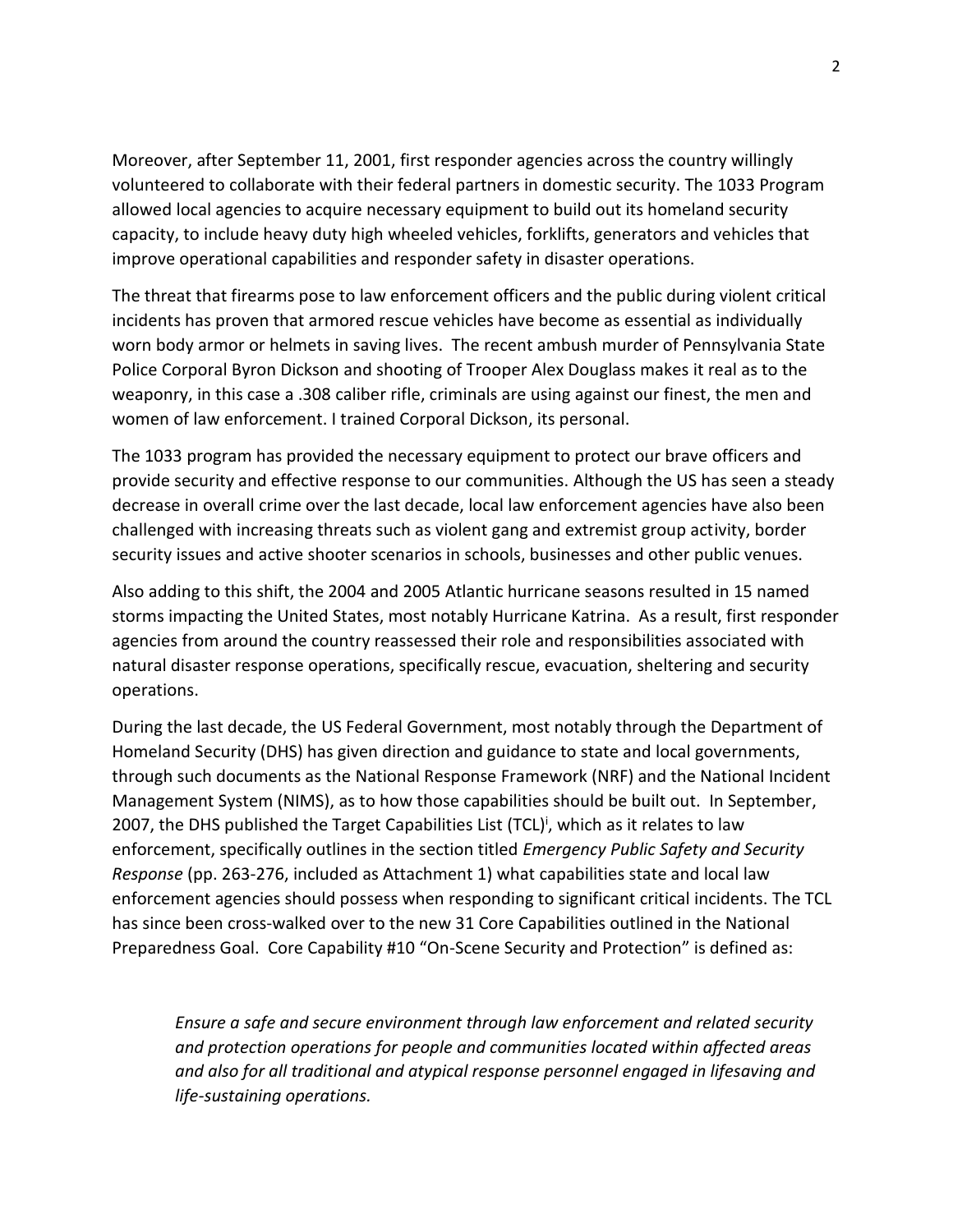As law enforcement agencies across the country began building out these capabilities, a need was identified to standardize equipment, training, response plans and personnel credentialing to ensure uniformity in a multi-discipline, multi-jurisdictional unified response. In short, when affected agencies requested assistance during significant events, there was an expectation that like resources would be deployed to them consisting of the same capabilities for that discipline. The Resource Typing Library Tool (RTLT)<sup>ii</sup>, provided by the Federal Emergency Management Agency (FEMA) and the National Integration Center (NIC) provides those typing definitions for all responder disciplines. The NTOA provided Subject Matter Experts for this effort. The RTLT defines seven different types of law enforcement response teams:

- 1. Bomb Squad/Explosives Teams
- 2. Law Enforcement Aviation Helicopters, Patrol and Surveillance
- 3. Law Enforcement Observation Aircraft Fixed Wing
- 4. Law Enforcement Patrol Team
- 5. Mobile Field Force Law Enforcement (Attachment 2)
- 6. Public Safety Dive Team
- 7. SWAT/Tactical Teams (Attachment 3)

Within several of these resource definitions, it is recommended that teams include in their equipment inventory such items as night vision, ballistic vests and helmets, personal protection equipment (PPE) such as protective clothing and respirators (gas masks), both impact and ballistic shields, chemical agents, shoulder fired weapons, aircraft, vessels and armored rescue vehicles.

Much of the equipment described above already had a place in US law enforcement, as did the specialized teams using them. However, the factors previously mentioned have reframed the way that state and local law enforcement administrators view their role in local, regional, state and national response plans. Normally the acquisition of expensive capital items or the significant increase of personnel by local law enforcement agencies are factored in over multiple budget cycles. However, to build this advanced capability out nationwide, law enforcement agencies had to reprioritize their general funding budgets and access Department of Homeland Security (DHS) and Department of Justice (DOJ) grants. DHS/DOJ grants and the LESO 1033 program allowed agencies to acquire the necessary equipment rapidly and at considerable cost savings to the local tax paying public. In order for any law enforcement agency grant applicant to purchase such equipment, it typically must be identified with an item number from the Approved Equipment List (AEL)<sup>iii</sup>. All of the items described above, with the exception of weapons, have an AEL number.

The 1033 Program has allowed local agencies to acquire heavy duty high wheeled vehicles, forklifts, generators and vehicles that improve operational capabilities and responder safety.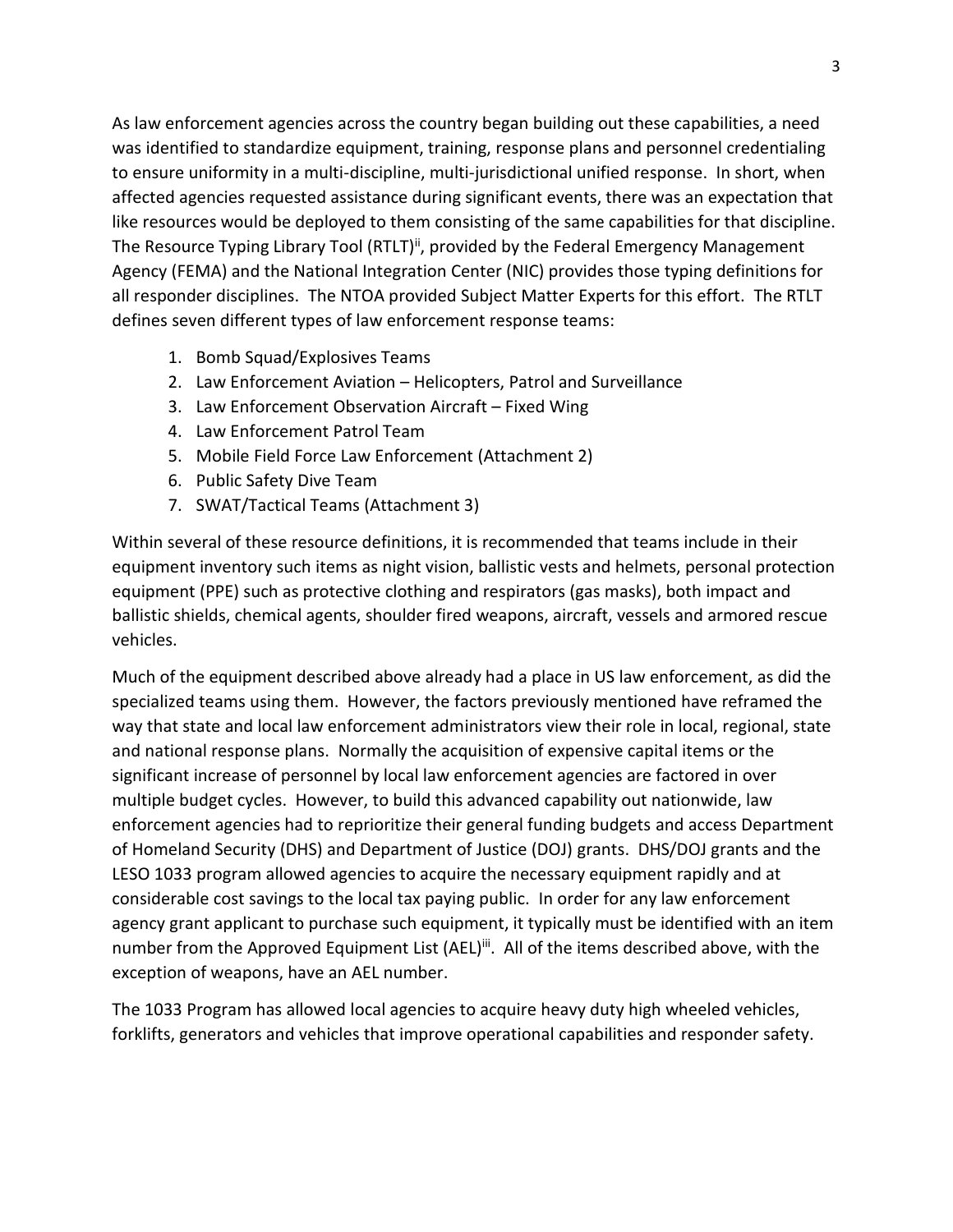#### **Examples:**

**Seminole County**, **FL**– The Seminole County Sheriff's Office (SCSO) has acquired property through the 1033 Program. Initial acquisitions of equipment included two OH-58 Kiowa's and in 1999 a UH-1 Huey Helicopter. As a result, the SCSO was able to implement an aviation capability that did not exist prior to that. The use of those aircraft would provide approximately 9533 flight hours of airborne law enforcement and rescue missions to include; 1184 suspect apprehensions, 323 EMS patient transports and 8260 patrol assists between 1996 and 2009, when they were ultimately replaced with commercial aircraft.

Additionally, the SCSO has acquired numerous heavy-duty high-wheeled trucks and forklifts that were used extensively during the response operations of Hurricanes Charlie, Francis and Jeanne in 2004 and the floods of Tropical Storm Fay in 2007. Those vehicles were utilized to deliver sandbags, food, and water; patrol flooded residential areas and evacuate stranded residents. These heavy duty trucks were used as a means by which deputies with chainsaws were able to cut, drag, and clear extremely large trees that had blocked many roadways and access points well ahead of any other type of available public or county resource.

The 1033 Program also provided numerous sets of hand held night vision units, allowing patrol and specialized units to conduct surveillance operations in a much safer and more effective way. Surplus military generators have been used to power critical infrastructure post storm, such as shelters, fuel pumps, sanitation lift stations and traffic control lighting systems.

July 8, 1998, Deputy Sheriff Gene Gregory was killed in the line of duty and two more Deputy Sheriffs were shot during a 13 hour standoff with armed gunman. Over 300 rounds were exchanged. Deputies were rescued with use of handheld ballistic shields. The incident was the catalyst for acquiring two armored rescue vehicles and have been deployed in support of dozens of barricade and hostage incidents since. They have also been used extensively during community events as display items to educate the citizens of the county, and provide insight into the elevated capabilities of specialized teams and units during times of crisis.

**Volusia County, FL** – March 25, 2009, Officer El-Shami was shot at by a homicide suspect. Florida Region 5 SWAT responds when subject barricades himself in his home equipped with night vision, body armor, gas mask and numerous handguns and rifles (including a 50 caliber rifle). Two armored rescue vehicles were utilized to approach the structure, deploy chemical agents and tactical robots and negotiate from a P.A. system. (Attachment 4)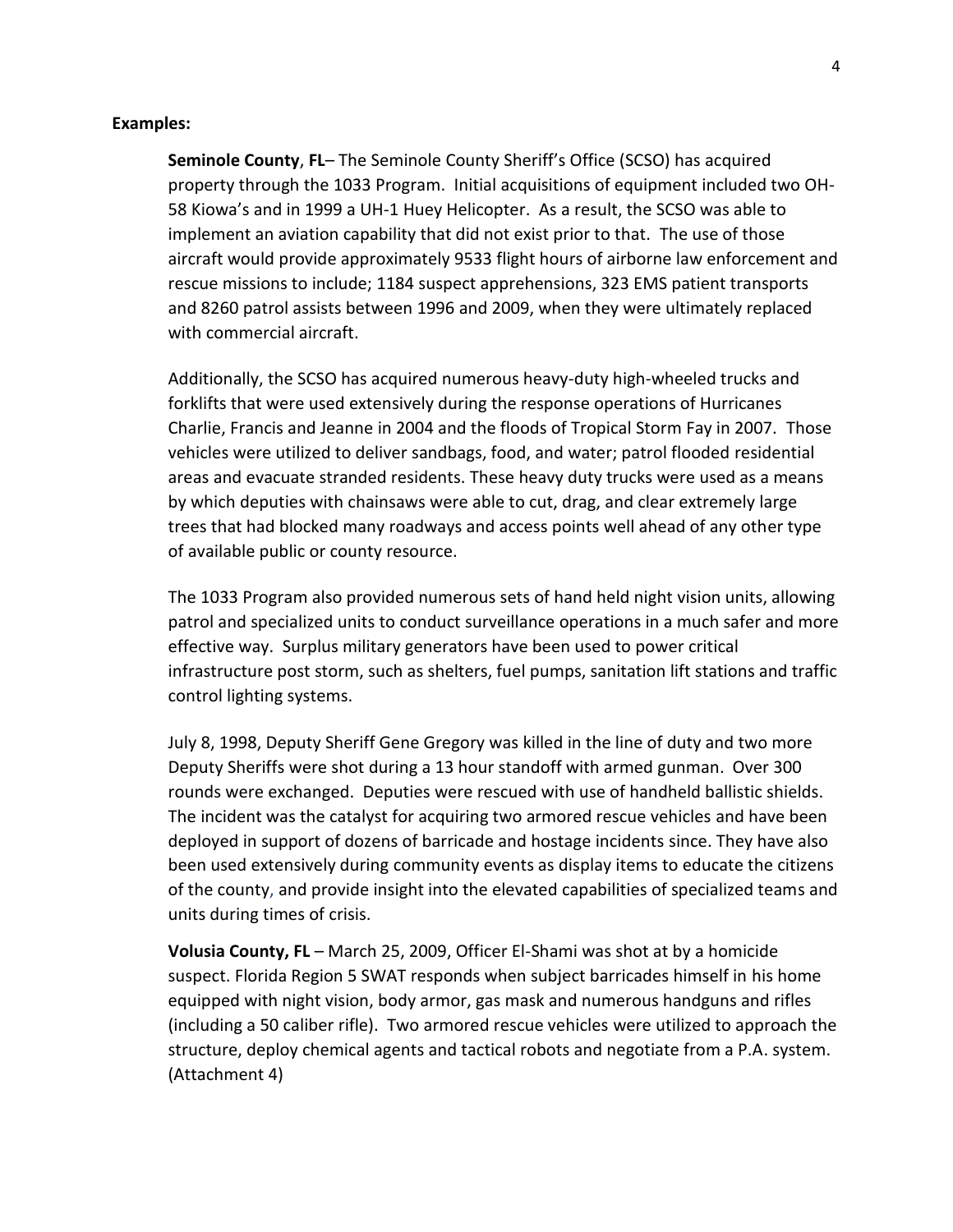**Colorado Springs, CO** – 1995, The Colorado Springs Police Department (CSPD) acquired three surplus OH-58 Kiowa helicopters and created an Air Support Unit that was highly successful. In 2006, The CSPD took possession of a new DHS funded Mobile Command Post which was used extensively during the Waldo Canyon and Black Forest wild fires. In 2014, CSPD received seven unarmored Humvees from the 1033 program. These vehicles are used in the event of natural disasters such as floods, blizzards and wild fires.

**Pittsburgh, PA – April 4, 2009** – Three Pittsburgh Police Bureau Officers were shot and killed responding to a domestic disturbance call. Another officer was shot and seriously injured attempting to assist the downed officers. During the ensuing barricade, the suspect, who was armed with an AK-47 assault rifle, exchanged gunfire with the police. Over 3,500 rounds of ammunition were fired. A DHS funded armored rescue vehicle was used to attempt to rescue an officer and was struck by over 200 rounds. (Attachment 5)

 **Boston, MA-** 2013, the Boston PD and multiple other law enforcement agencies utilized armored rescue vehicles in the apprehension of the surviving suspect. Military grade thermal imaging was used to safely confirm the suspect's location during the arrest.

These examples demonstrate the necessity and application of emergency response equipment, heavy duty vehicles and armored rescue vehicles.

State and local law enforcement agencies have done a remarkable job of building out the seven team types mentioned above in the RTLT. However, it is not uncommon for agencies to take receipt of such equipment and receive little or no training on how to utilize it, when to deploy it or equally as important, when not to deploy it. Prior to obtaining equipment from the 1033 Program, or purchasing commercially utilizing DHS grant money, agencies are not mandated to demonstrate training levels for the use of that equipment. It is incumbent upon that agency to obtain the necessary training based upon regulatory or voluntary compliance standards associated with such equipment.

Despite efforts made by the law enforcement profession to improve levels of training and standardization though, the equation will not be solved without collaboration from other stakeholders such as elected government officials at all levels, the media, community leaders and the public. It is incumbent upon every law enforcement agency to actively engage these groups in conversation and educate them on law enforcement responsibilities and limitations, as well as to familiarize them with the equipment they utilize and why.

In conclusion, the DOD's oversight of surplus equipment issued is adequate in the sense that an annual inventory is conducted at the state level and recipient agencies are held accountable. The initial application and screening process that determines which agencies receive equipment could be improved. It would reasonable to have applying agencies demonstrate an articulated need based on current threat assessment matrices and that